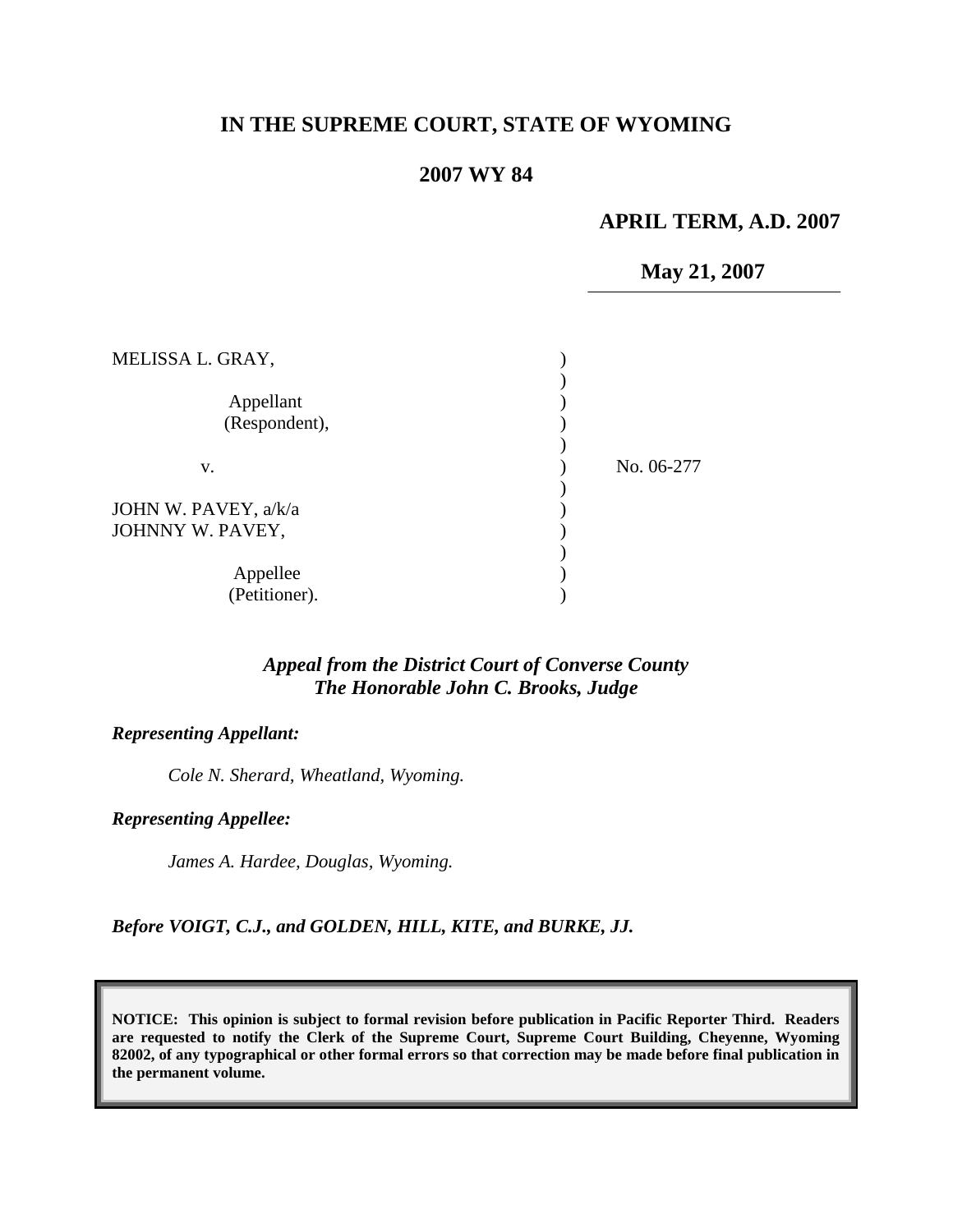### **BURKE, Justice.**

[¶1] Melissa Gray ("Mother") appeals from an order modifying child custody. She contends that the change in custody is contrary to her daughter's best interests. We affirm.

#### *ISSUE*

[¶2] The issue for review is whether the district court abused its discretion by awarding custody of the parties' minor child ("C.G.") to her father, John Pavey ("Father").

# *FACTS*

[¶3] Mother and Father are the parents of C.G., born on November 5, 1998. In May 1999, a paternity order was entered adjudicating John Pavey as the father of the child and granting physical custody to Mother. At the time the paternity order was entered, Father resided in Casper, Wyoming, and Mother resided in Douglas, Wyoming. Father was ordered to pay child support and provide medical insurance. A visitation schedule was not established because Father failed to appear for the hearing. Approximately three years later, the parties entered into a stipulated order establishing a visitation schedule for Father and modifying the amount of child support.

[¶4] On March 14, 2006, C.G. was taken into protective custody by the Department of Family Services due to allegations of abuse and neglect by Mother and her boyfriend. After being removed from her Mother's home, the Department of Family Services became C.G.'s legal guardian. She was then placed with Father by the Department of Family Services.

[¶5] In response to these events, Father filed a petition for modification of custody, visitation, and support. The petition alleged that a material change in circumstances occurred because Mother endangered the health, safety, and welfare of C.G. Additionally, Father concurrently filed a motion for temporary custody in anticipation that C.G. would be released from protective custody before the petition for modification could be heard. The district court granted Father's motion for temporary custody on March 22, 2006.

[¶6] In response to Father's petition for modification of custody, Mother affirmatively asserted that Father had a significant criminal history and that he suffers from a mental condition making him unfit to be the primary custodian. A hearing on the matter was scheduled for May 16, 2006. Mother requested a continuance to allow time for discovery. Prior to the hearing on the petition for modification, Father relocated to Gillette, Wyoming, to pursue an employment opportunity. Mother continued to reside in Douglas. The hearing was eventually held on August 29, 2006.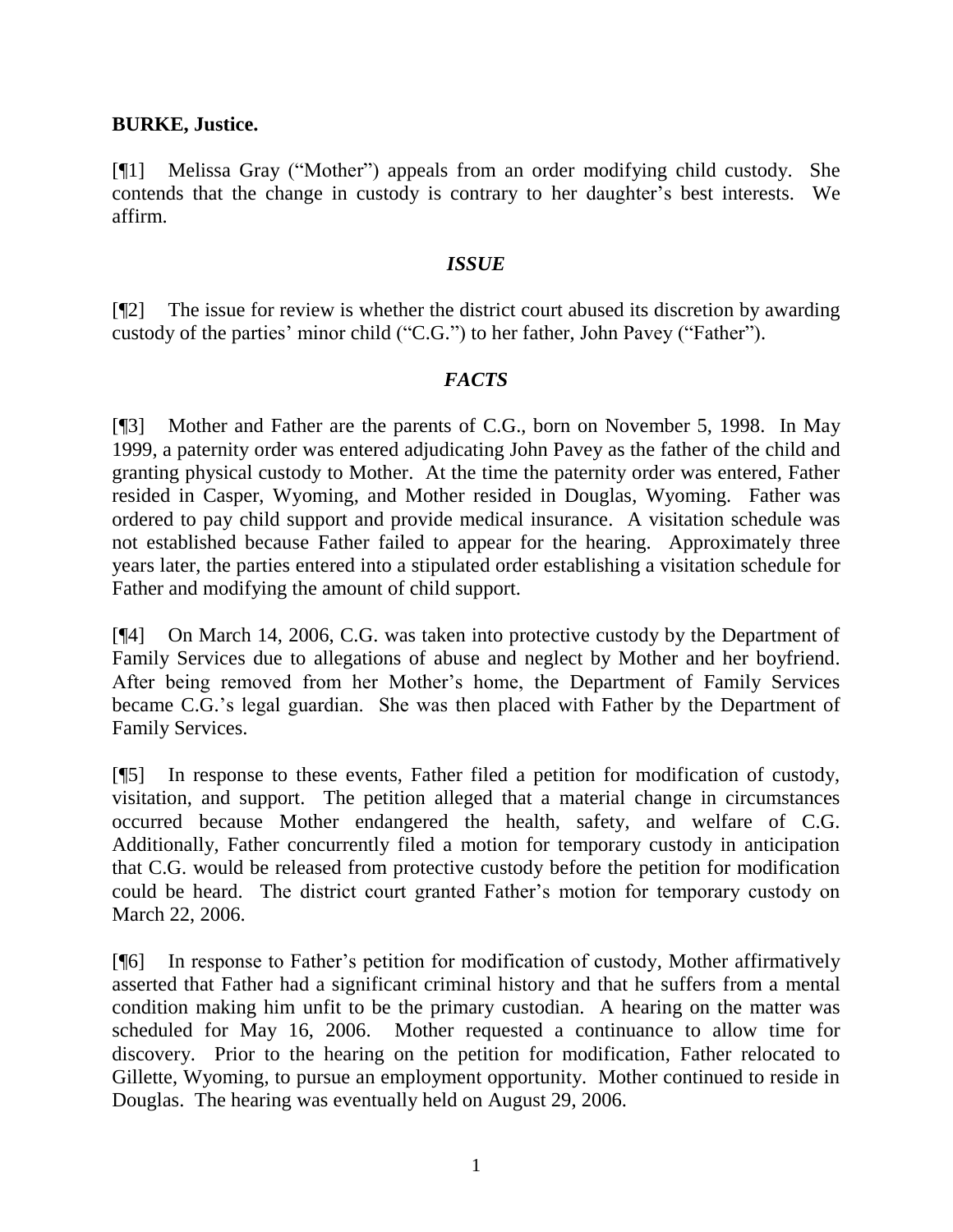[¶7] After considering the evidence, the district court entered its Order For Modification of Custody, Visitation and Child Support on September 21, 2006, awarding custody to Father. The district court found that there "has been a significant change in circumstances of the parties" and that "it is in the best interest of the minor child that she be provided a stable environment which can meet her emotional, developmental and educational needs." This appeal followed.

# *STANDARD OF REVIEW*

[¶8] We review a district court's order on a petition to modify custody, visitation, and child support for an abuse of discretion. *Selvey v. Selvey*, 2004 WY 166, ¶ 15, 102 P.3d 210, 214 (Wyo. 2004).

> We will not interfere with the district court's decision regarding modification of custody absent a procedural error or a clear abuse of discretion. In determining whether the district court has abused its discretion, we must decide whether it could reasonably conclude as it did. Judicial discretion is a composite of many things, among which are conclusions drawn from objective criteria; it means exercising sound judgment with regard to what is right under the circumstances and without doing so arbitrarily or capriciously.

*Id.* (internal citations and quotation marks omitted).

#### *DISCUSSION*

[¶9] The statutory provision governing a change in custody provides in pertinent part that:

> (c) A court having jurisdiction may modify an order concerning the care, custody and visitation of the children if there is a showing by either parent of a material change in circumstances since the entry of the order in question and that the modification would be in the best interests of the children pursuant to W.S. 20-2-201(a).

Wyo. Stat. Ann. § 20-2-204(c) (LexisNexis 2005). Father, as the party seeking modification of child custody, bore "the burden of demonstrating that: (1) a material and substantial change of circumstances affecting the child's welfare has occurred since the entry of the initial [custody determination], and (2) a modification is in the child's best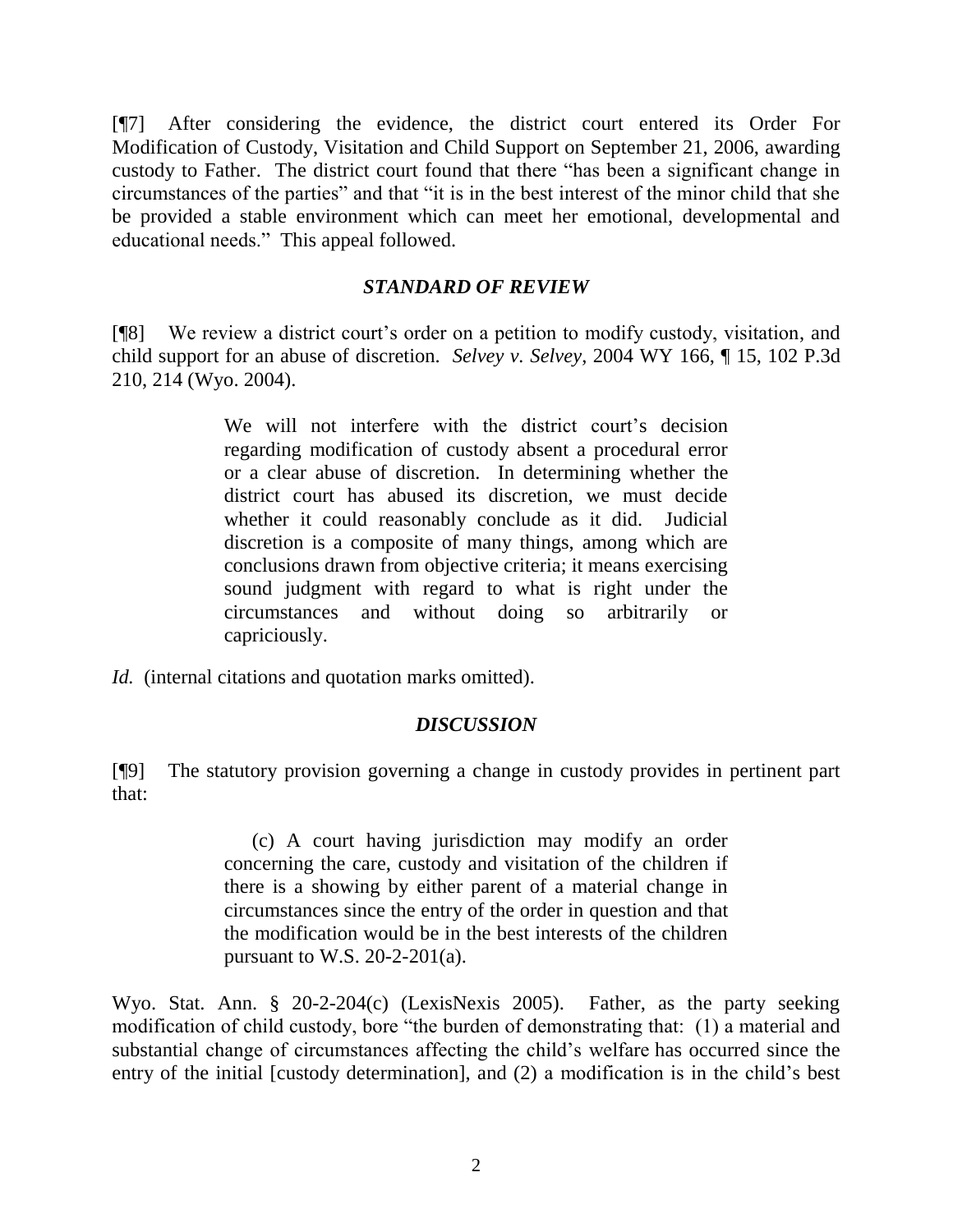interests." *Selvey*, ¶ 16, 102 P.3d at 214 (citing *Clark v. Alexander*, 953 P.2d 145, 150 (Wyo. 1998); Wyo. Stat. Ann. § 20-2-204(c) (LexisNexis 2003)).

[¶10] Mother challenges the district court's order modifying custody contending that it abused its discretion. She does not specifically contest the finding of a material change in circumstances. Instead, Mother focuses on the second step in custody determinations, and contends that awarding custody to Father is contrary to the child's best interests.

[¶11] In support of her position, Mother asserts that the district court failed to consider evidence that she successfully completed a drug treatment program, has abstained from drugs and alcohol, and has successfully satisfied the objectives established in the case plan developed by the Department of Family Services. In addition, she claims that her bond with the child is much closer than Father's because she had custody for the first seven years of her daughter's life and Father had only sporadic parental involvement. Additionally, she notes that at the time of hearing, Father was in arrears in child support in the amount of \$1,746.81, and that his criminal history is more significant than her own. She further contends that uprooting her daughter from her hometown of Douglas is contrary to the child's best interests because she has family and friends in Douglas, and because she was receiving therapy in school for behavioral issues and a learning disability.

[¶12] We agree with Mother that favorable testimony was presented to the district court on her behalf. Our standard of review, however, does not permit us to look at the evidence in the light most favorable to Mother. Instead, "[o]ur review entails evaluating the sufficiency of the evidence to support the trial court's decision, and we afford to the prevailing party every favorable inference while omitting any consideration of evidence presented by the unsuccessful party." *Pace v. Pace,* 2001 WY 43, ¶ 10, 22 P.3d 861, 865 (Wyo. 2001).

[¶13] When viewed in this light, we find that sufficient evidence was presented to demonstrate a material change in circumstances and that an award of primary custody to Father was in the best interests of the child. *See, e.g., Rogers v. Rogers,* 973 P.2d 1118, 1123 (Wyo. 1999). Testimony at the hearing established that Father and his wife could provide a more stable home for C.G. The evidence indicated that Father had been free of drugs and alcohol for two years and that his wife had never used illegal drugs. C.G.'s counselor testified that the child has stabilized while residing with her father. In addition, the counselor testified that C.G. has a bond with Father and she is able to adapt to changing circumstances. Further testimony indicated that the services C.G. was receiving in school in Douglas were also available to her in Gillette, that C.G. has made new friends in Gillette, and that she is adjusting very well to her new living arrangement.

[¶14] The district court was presented with the difficult task of determining which custodial arrangement was in the best interests of C.G. It heard evidence favorable and